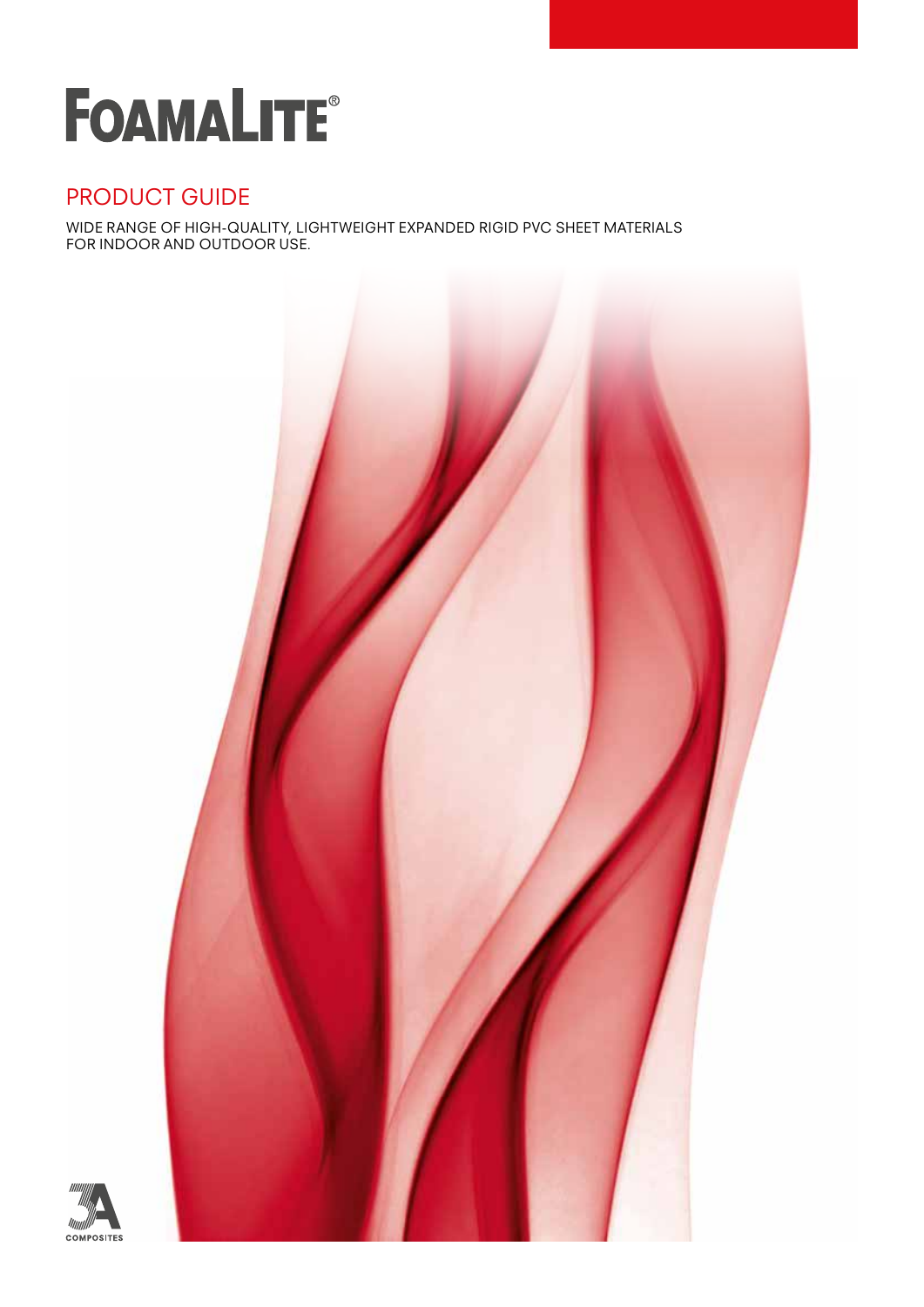### TABLE OF CONTENTS

#### FOAMALITE®

- At a glance 06
- Technical Data Sheet 07
- Sustainability 08 11

### FOAMALITE® PRODUCT RANGE

- FOAMALITE® premium 12 13
- FOAMALITE® x-press 14 15
- $\blacksquare$  FOAMALITE® color 16 17
- $\blacksquare$  FOAMALITE® plus 18 19



### FOAMALITE® APPLICATIONS 20 – 23

### FOAMALITE®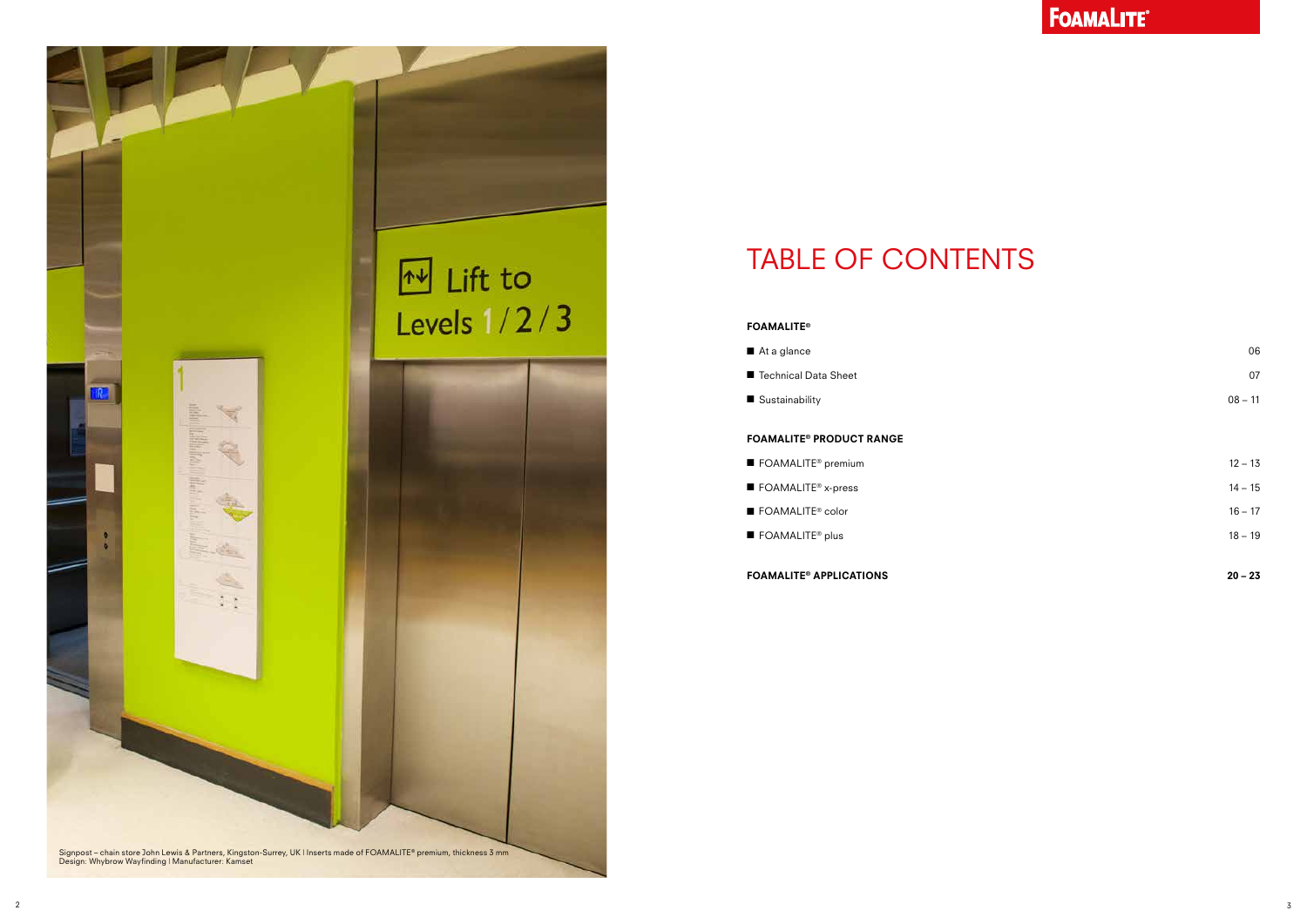

FOAMALITE® expanded rigid PVC sheets are ideally suitable for applications in the field of visual communications. Used as a print substrate or as a creative, coloured or co-extruded sheet, FOAMALITE® always delivers what it promises.

FOAMALITE® premium makes the perfect display board for exhibition booths, POS/POP displays or even signage as it is lightweight and also offers excellent dimensional stability.

Thanks to its smooth, white, flat surface, FOAMALITE® x-press is the ideal choice for outstanding printing results.

FOAMALITE® color offers a choice of nine different colour tones. The solid, vibrant colours of the expanded rigid sheets offer optimum colour fidelity.

FOAMALITE® plus is a co-extruded expanded rigid PVC sheet consisting of high-quality white cover layers and a black recycled core. The hard, smooth, bright white surfaces provide extra scratch resistance and rigidity in comparison with common expanded rigid PVC sheets.

Sustainable involvement and environmental protection have always been amongst the essential corporate objectives at 3A Composites. The minimisation of risks for man and environment as well as the reduction of environmental pollution through careful and efficient utilisation of resources is part of the corporate philosophy.

Our production site in Loch Gowna, Ireland is certified to DIN EN ISO 9001, the standard defining internationally recognised requirements for quality management systems.

Read more about our commitment to sustainability starting on page 8.

FOAMALITE® – WIDE RANGE OF HIGH-QUALITY, LIGHTWEIGHT EXPANDED RIGID PVC SHEET MATERIALS FOR INDOOR AND OUTDOOR USE.

## FOAMALITE®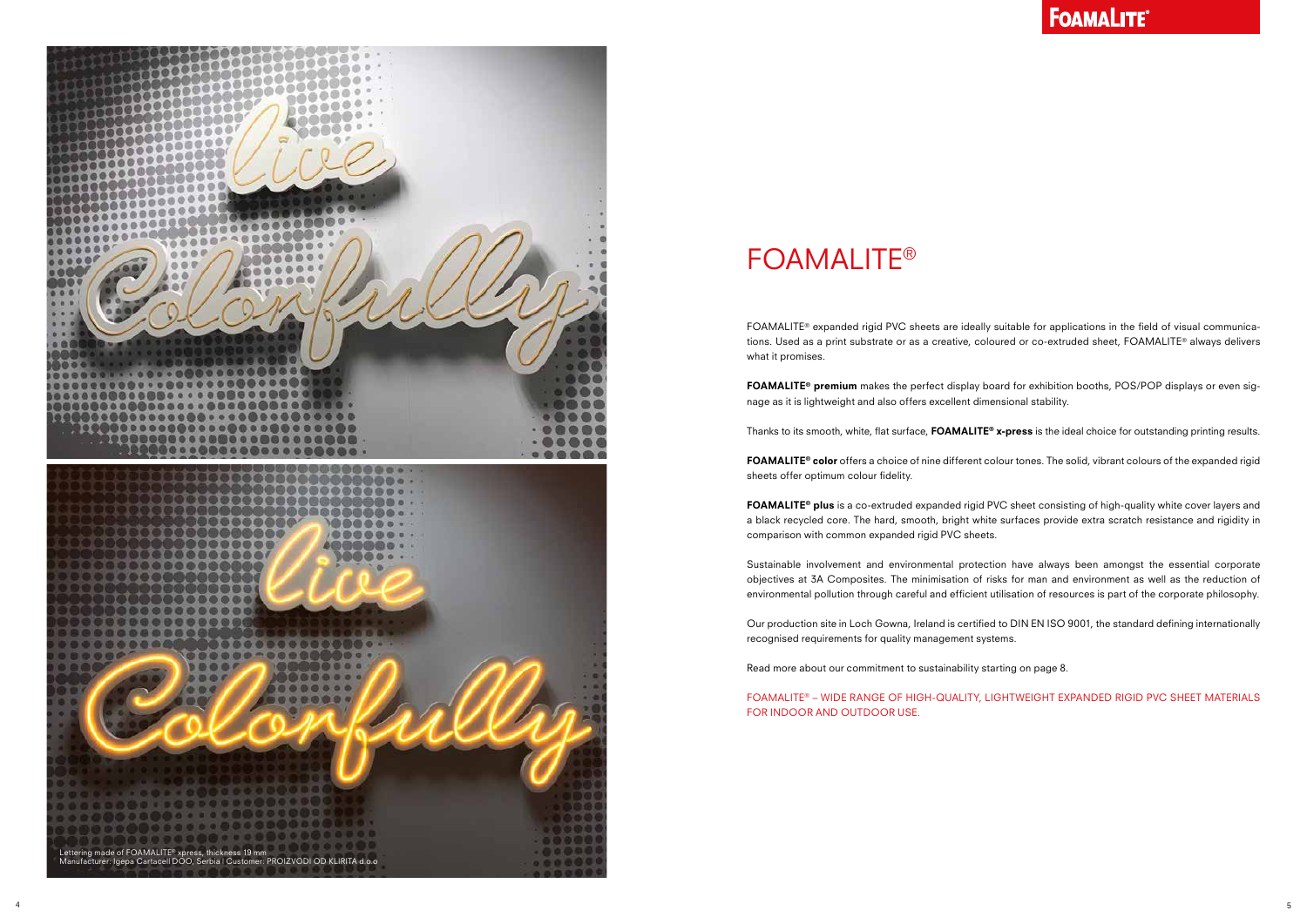Note: These technical data of our products are typical ones for standard FOAMALITE®. The actually measured values are subject to production variations.

### APPLICATION

- Displays (POS/POP)
- Signage | Lettering
- Corporate Identity
- Shop design | Shop window decoration
- Interior design | Furniture
- Partitions | Cladding
- Exhibition design and construction
- Model making
- Short term promotional campaigns
- Food contact approved
- Construction business

### PROCESSING

- Digital printing | Screen printing
- Laminating
- Painting | Spray painting | Lacquering
- Cutting | Die cutting | Plotting
- Contour milling | Water jet cutting
- Shearing | Sawing | Punching
- Gluing
- Drilling | Riveting | Screwing
- Folding (V-groove) | Cold bending
- Hot bending
- Thermoforming
- Roll bending | Round bending







## FOAMALITE®

### WIDE RANGE OF HIGH-QUALITY, LIGHTWEIGHT EXPANDED RIGID PVC SHEET MATERIALS FOR INDOOR AND OUTDOOR USE.

### **CHARACTERISTICS**

- Excellent surface properties
- Suitable for both indoor and outdoor use
- Easy to handle
- Widest range of thicknesses, sheet sizes and colours

### **FOAMALITE®**

| <b>PRODUCT</b>                             |                       |                      | <b>FOAMALITE®</b><br>premium |          | <b>FOAMALITE®</b><br>x-press  |                |     | <b>FOAMALITE®</b><br>color    |                | <b>FOAMALITE®</b><br>plus |
|--------------------------------------------|-----------------------|----------------------|------------------------------|----------|-------------------------------|----------------|-----|-------------------------------|----------------|---------------------------|
| Panel thickness (mm)                       |                       |                      | $1 - 3$                      | $4 - 19$ | $2 - 3$                       | $4 - 10$       | 19  | $2 - 5$                       | 10             | $3 - 10$                  |
| Apparent density<br>(nominal)              | <b>ISO 1183</b>       | kg/m3                | 700                          | 500      | 450                           | 400            | 500 | 400                           | 410            | 500-600                   |
| Tensile strength                           | ISO 527-2             | MPa                  | 16                           | 8        | 10                            | $\overline{7}$ | 8   | 8                             | $\overline{7}$ |                           |
| E-Modulus<br>(in tension)                  | <b>ISO 527-2</b>      | MPa                  | 800                          | 500      | 600                           | 400            | 500 | 600                           | 400            |                           |
| Flexural strength                          | <b>ISO 178</b>        | MPa                  | 22                           | 18       | 18                            | 16             | 18  | 15                            | 16             |                           |
| E-Modulus<br>(in flexure)                  | <b>ISO 178</b>        | MPa                  | 1100                         | 650      | 750                           | 500            | 650 | 700                           | 600            |                           |
| Surface hardness                           | <b>ISO 7619</b>       | Shore<br>D           | 44                           | 40       | $>32$                         | $>32$          | >40 | 26                            | 32             | 37                        |
| Max. service<br>temperature                |                       | $^{\circ}$ C         | 55                           |          | 55                            |                |     | 55                            |                | 55                        |
| Coefficient of<br>linear expansion         | ISO 11359             | mm/<br>$(m \cdot K)$ | 0,07                         |          | 0,07                          |                |     | 0,07                          |                | 0,07                      |
| Water absorption<br>$(23^{\circ}C - 24 h)$ | <b>ISO 62</b>         | $\%$                 | < 1                          |          | <1                            |                |     | $<$ 1                         |                | <1                        |
| Behaviour in fire                          | EN 13501              |                      | C-s3, d0<br>$(1-10$ mm)      |          | $C-s3$ , d $0$<br>$(2-10$ mm) |                |     | $C-s3$ , d $0$<br>$(3-10$ mm) |                |                           |
|                                            | NF P 92-507           |                      | M1<br>$(1-10$ mm)            |          | M1<br>$(2-10$ mm)             |                |     | M1<br>$(3-10$ mm)             |                | M1<br>(5 and 10 mm)       |
|                                            | <b>BS 476, Part 7</b> |                      | Class 1<br>$(3-19$ mm)       |          | Class 1<br>$(10 \text{ mm})$  |                |     |                               |                |                           |
|                                            | <b>UNI 9177</b>       |                      | Classe Uno<br>$(1-19$ mm)    |          | Classe Uno<br>$(2-10$ mm)     |                |     |                               |                |                           |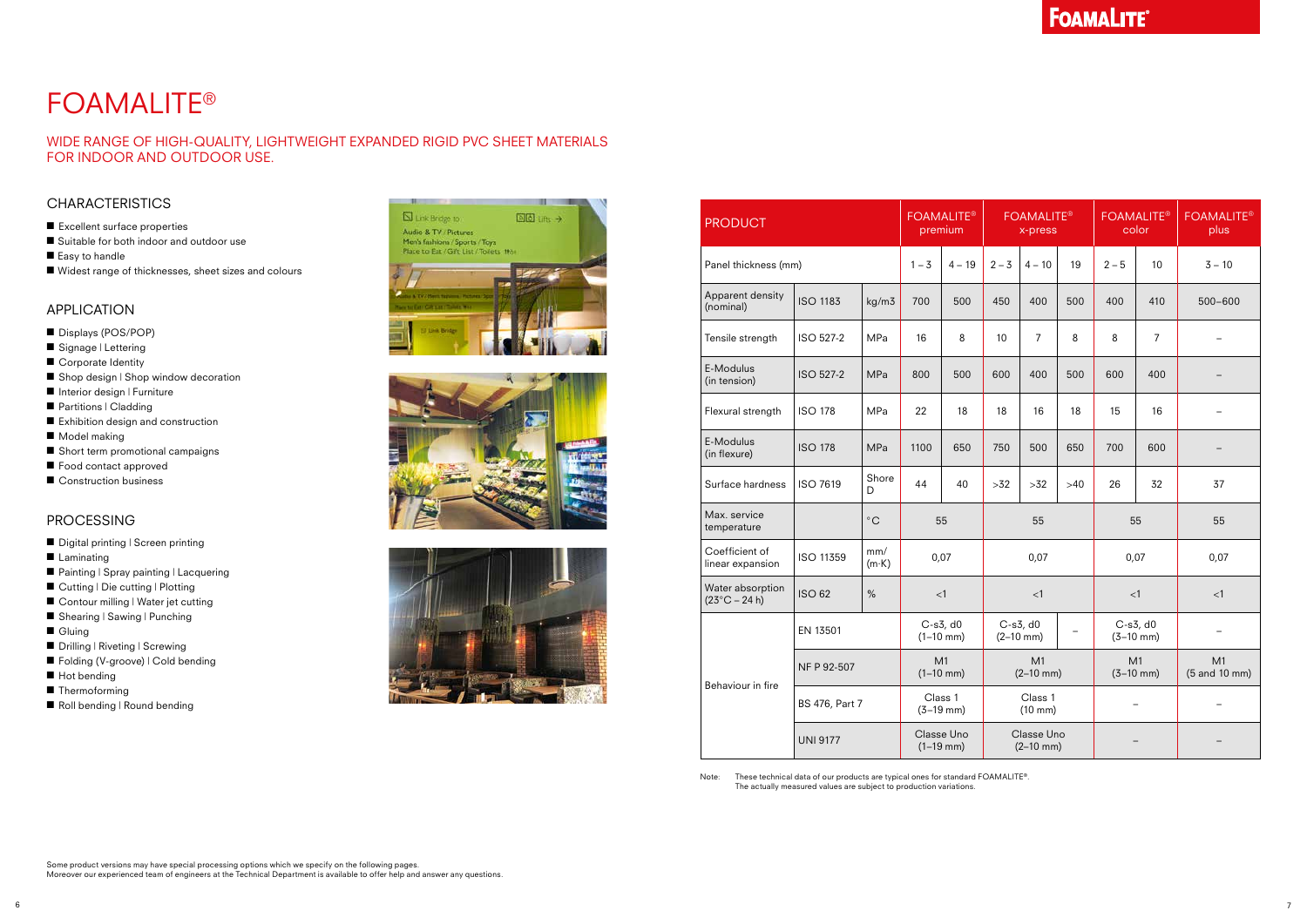### **FOAMALITE®**



Sustainability is at the core of everything we do. Our corporate ecological commitment is summed up by the **MISSION:** TOGETHER. RESPONSIBLE. As we also apply and comply with this mission in regard to our products, we have created a classification system. The five different categories in our FIVE-DOT-MISSION system indicate the factors with the greatest impact on sustainability. Our intention is to offer our partners guidance with their purchasing decision-making and to provide a transparent system. A system which focuses on the use of materials, the CO $_{\rm 2}$  content, the product life cycle and, of course, recycling, a topic of particular relevance for our products. Our FIVE-DOT-MISSION makes an assessment of a product on the basis of five categories and awards points per category, the product is then assigned to one of the five coloured DOTs. By this means we achieve a transparent, quick valuation logic which we can also use to gauge product innovation and improvement at 3A Composites.

MISSION: TOGETHER. RESPONSIBLE RESPONSIBLE.

As many as 3 points can be achieved in each of the categories presented, totalling a maximum of 15 points. According to the total number of points achieved (1-15), the FIVE-DOT classification is conducted using the following colour gradation.

## SUSTAINABILITY

Transparency is important to us! We will review the product assessment annually to see in which areas the product can be improved. We have set ourselves the goal of achieving the majority of our sales with products which achieve a rating of  $\geq 7$ points in the FIVE-DOT classification by 2030.

Join us on our sustainable mission!

### THE FIVE-DOT CATEGORIES ARE:



 $\sqrt{\frac{\mathcal{O}}{\mathcal{O}}\mathcal{O}}$ 

### 4. PRODUCT LIFE CYCLE

The plastic sheets and composite panels we produce are used by our customers for a longer period of time. In contrast to products used in the short term, these longer-

term alternatives make an active contribution to saving resources. In this category we show our panels' average service life. Material properties result in disparities, so life cycles range from <1 year to even >30 years.

#### 5. RECYCLABILITY



One of the most important aspects of sustainability is contributing to environmental protection by saving valuable raw materials and avoiding waste. Unlike the second

category "recycled content", in this assessment category, we show options for recycling the panels after they have been in use. There are already, for instance, established recycling loops for paper and metals. At some production sites, the material can already be returned, so that material for new panels can be created from it. As a company, we came to the conclusion that thermal recycling does not seem sustainable enough, so it is not included in our FIVE-DOT classification. Instead, we are actively working with partner companies to establish a closed-loop, sustainable and future-oriented recycling economy.

#### 1. BIOBASED CONTENT

Depending on the product, different raw materials are used to manufacture our panels. In this case, we look at the percentage of renewable raw materials used in

our products. Our aim is to increase the percentage whenever possible and appropriate.

#### 2. RECYCLED CONTENT

The industry selects recycled raw materials for use in the manufacture of new products which also fulfil requirements such as fire ratings, processing prerequisites

and customer expectations in terms of functionality and appearance. This category is where we gauge the proportion of high quality recycled raw material in our products' total material input.



### 3. FOSSIL CO $_{\tiny 2}$  BOUND IN THE MATERIAL

This category shows the weight of fossil  $\mathsf{CO}_2$  embedded in our panels. Differences here are principally due to the raw material type and origin, the density, the composi-

tion and the proportion of recycled content.



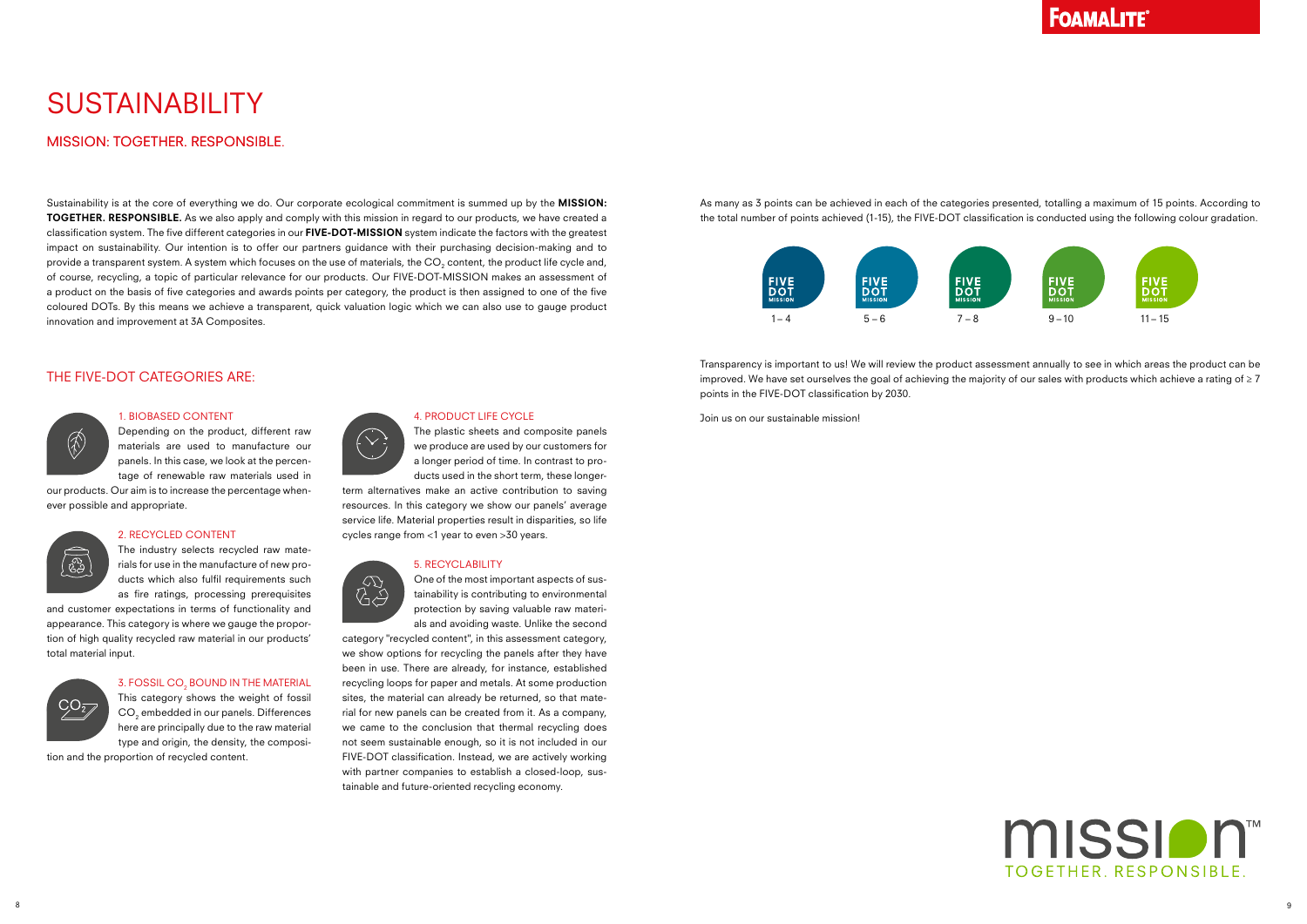FOAMALITE®, the expanded rigid PVC sheets ideally suitable for applications in the field of visual communication, have been assessed in line with the criteria described above. The products currently achieve a FIVE-DOT classification with a total of 6 respectively 7 points.

### FOAMALITE® FIVE-DOT-MISSION

### PRODUCT LIFE CYCLE

Our FOAMALITE® sheets are made of PVC, a very robust and durable synthetic material which with excellent long-term properties. The material is also known for its "difficult to ignite" rating, its strong resistance to chemicals and outstanding resistance to weathering.

Draw inspiration from our wide variety of FOAMALITE® sheets shown on the following pages.

 $\widehat{\mathbb{C}}$ We are already recovering and reusing our own production waste to create new material in the manufacture of FOAMALITE® sheets, and we aim to continue increasing the proportion of recycled content in the future:

> FOAMALITE® premium is used, in particular, for very longterm applications in the visual communication and interior design sectors. FOAMALITE® x-press and FOAMALITE® plus are high quality plastic sheets for medium-term indoor and outdoor purposes in the printing and signage sectors. FOAMALITE® color offers a wide variety of colours and is a real eye-catcher for medium-term shop and design uses.



### RECYCLABILITY

The whole FOAMALITE® product family can be sorted into individual types for recycling and reuse. We are committed to processing our production waste within the company and using it again to manufacture new products.



# **SUSTAINABILITY**

### RECYCLED CONTENT

Our range already includes FOAMALITE® plus, a panel which features high-quality white cover sheets and has a particularly high recycled content due to its black recycled core.

All raw materials used in our FOAMALITE® sheets comply with the requirements in the current version of the European Union's Chemicals Regulation (REACH). In particular, FOAMALITE® sheets are free of any of the substances listed in the current version of the ECHA Candidate List of Substances of Very High Concern (SVHC).



### FOSSIL CO $_{\tiny 2}$  BOUND IN THE MATERIAL

FOAMALITE® sheets offer advantages in terms

of weight and, at the same time, a high degree of stability due to their unique foamed structure. As fewer resources are required for its manufacture, the material has a lower carbon footprint.

### **FOAMALITE®**

FOAMALITE® premium | FOAMALITE® x-press | FOAMALITE® color







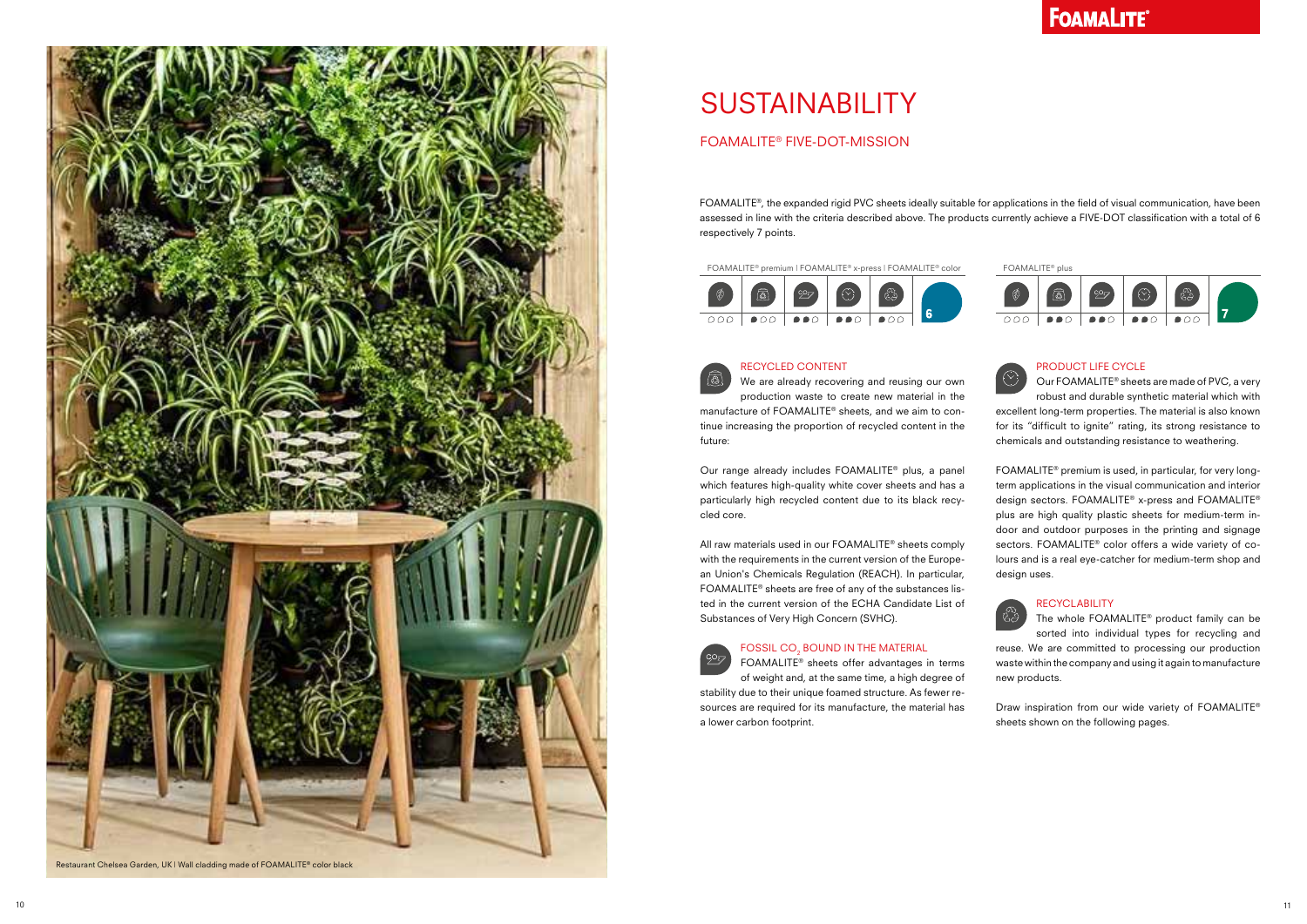

# FOAMALITE ® premium

FOAMALITE ® premium is a superior quality, extremely versatile expanded rigid PVC sheet. The combination of lightweight and extremely good dimensional stability makes it the perfect display board for all structural applications.

Thanks to the fine cell structure and smooth surface finish FOAMALITE ® premium is the preferred choice of sign makers, exhibition contractors and professional printers. The improved surface hardness ensures reliable performance and excellent results. The robust surfaces and high durability make it also suitable for interior and exterior applications.

FOAMALITE ® premium can be fabricated mechanically as well as thermoformed to an extent for three-dimensional applications.

FOAMALITE ® premium offers the widest range of thicknesses (1 – 19 mm) and sheet sizes. The fire behavior is according to: > DIN EN 13501-1: C-s3, d0 (1 – 10 mm).

#### Application areas:

Signage and display panels | POS/POP displays | Screen printed panels | Digitally printed displays | Exhibition stands | Shop fitting | Wall cladding & partitioning | Interior design

### **CHARACTERISTICS**

- Universal sheet for all display applications
- High dimensional stability
- Smooth surface finish with high surface hardness
- Easy processing
- Wide range of sheet sizes and thicknesses

### THE VERSATILE SHEET FOR ALL DISPLAY APPLICATIONS.

### PROCESSING

- Digital printing | Screen printing
- Laminating
- Painting | Spray painting | Lacquering
- Cutting | Die cutting | Plotting
- Contour milling
- Water jet cutting
- Shearing | Sawing | Punching
- Gluing
- Drilling | Riveting | Screwing
- Folding (V-groove) | Cold bending
- Hot bending
- Thermoforming
- Roll bending | Round bending

- Displays (POS/POP)
- Signage | Lettering
- Corporate Identity
- Shop design | Shop window decoration
- Interior design | Furniture
- Exhibition design and construction
- Model making
- Short term promotional campaigns
- Food contact approved
- Construction business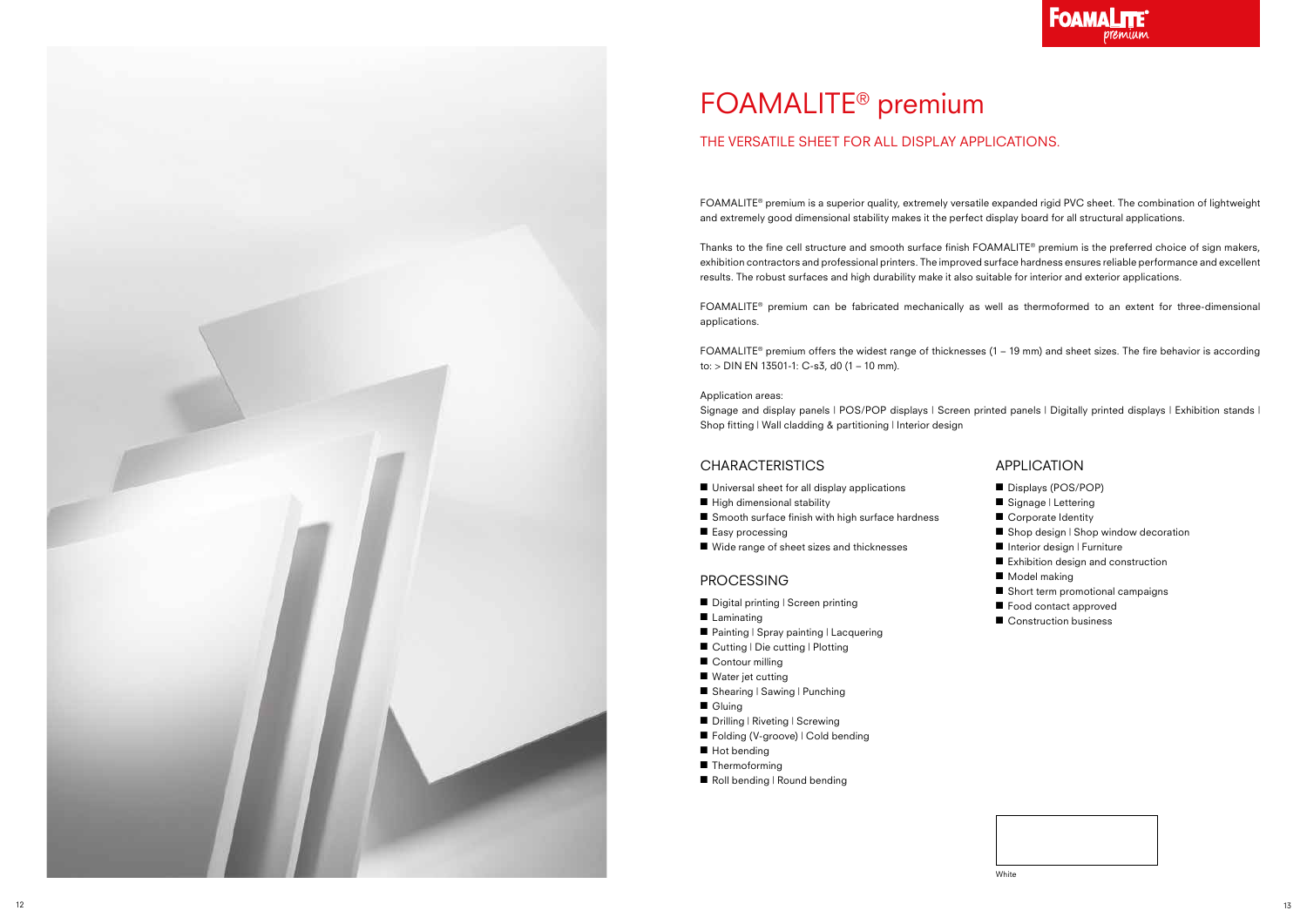



# FOAMALITE® x-press

FOAMALITE® x-press is a light-weight and easy to use expanded rigid PVC sheet. Its white, smooth and uniform surfaces make it the material of choice for outstanding printing results. Thanks to its degree of whiteness, FOAMALITE® x-press ensures a very high fidelity of colours. FOAMALITE® x-press sheets feature blemish-free surfaces with a consistently regular roughness that have been specifically designed for impeccable adhesion of UV curing inks.

FOAMALITE® x-press has a good dimensional stability and is suited for flat applications. FOAMALITE® x-press can be printed on directly without any pre-treatment required. It is supplied as standard with PE-protective film on one side. The protective film can be removed cleanly.

The fire behavior is according to: DIN EN 13501-1: C-s3, d0 (2 – 10 mm).

### **CHARACTERISTICS**

- Smooth white surface for excellent printing results
- "Ready to use"
- Optimal ink adhesion and colour fastness
- Good dimensional accuracy of the sheets
- Suitable for flat applications

### THE PREFERRED CHOICE OF PRINTERS.

### PROCESSING

- Digital printing | Screen printing
- Laminating
- Painting | Spray painting | Lacquering
- Cutting | Die cutting | Plotting
- Contour milling
- Sawing
- Gluing
- Drilling | Screwing

- Signage | Lettering
- Exhibition design and construction
- Model making
- Short term promotional campaigns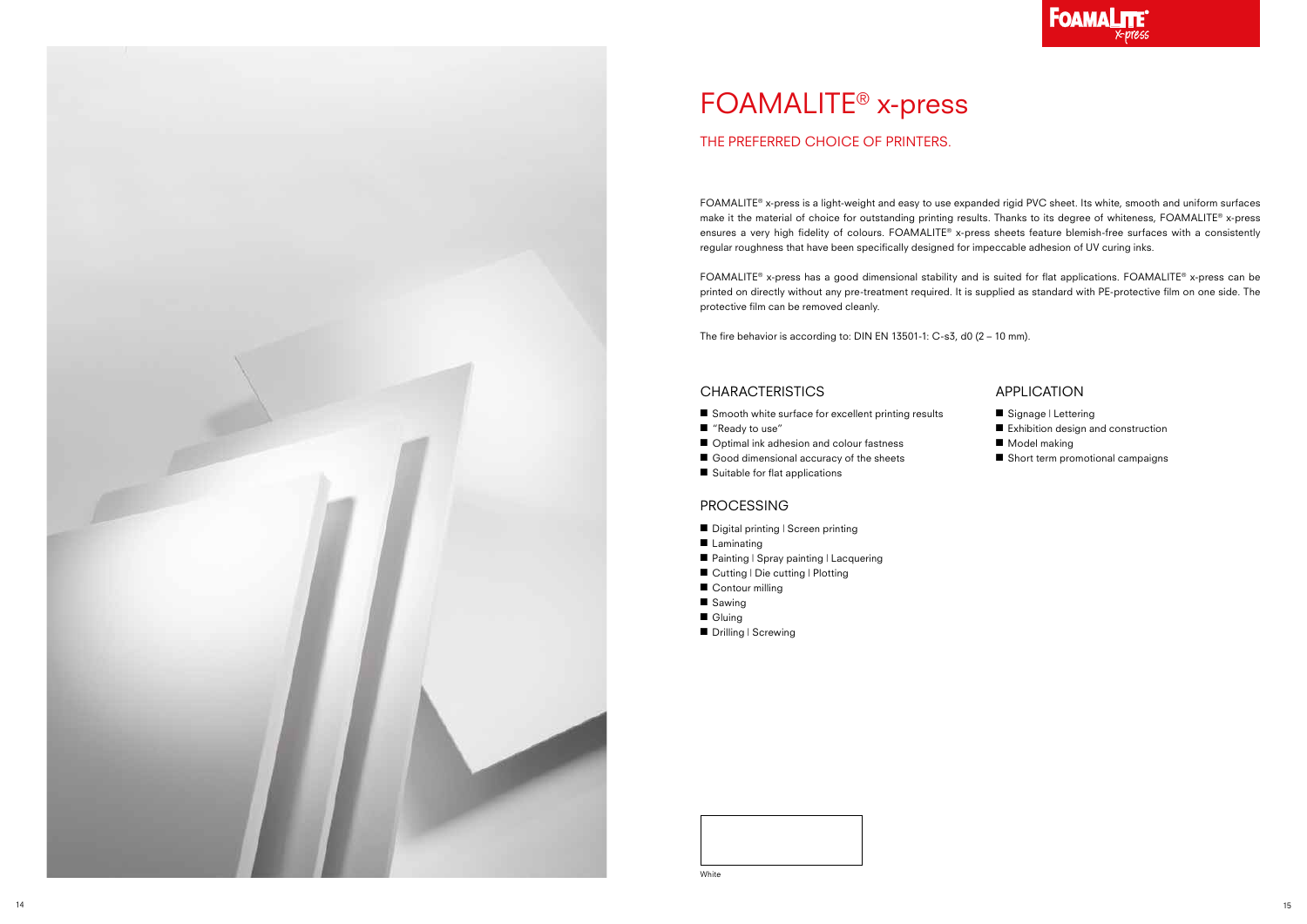





Light yellow Red

Dark yellow **Light blue** 

### Grey





FOAMALITE® color rounds off the FOAMALITE® product family with a selection of nine striking colours. The solid, vibrant colours of the rigid foam sheets offer optimum colour fidelity and a high degree of rigidity. FOAMALITE® color provides designers the best possible colour options for a wide variety of solutions in the field of visual communications. FOAMALITE® color is ideal for enhancing the impact of all advertising with vivid colours. FOAMALITE® color sheets are suitable for both indoor and seasonal outdoor use.

- Nine vivid colour shades
- Uniform solid coloured material
- Maximum colour consistency throughout the entire sheet

A simple, mechanical processing using standard tools for processing wood and plastics is possible. The fire behavior is according to: DIN EN 13501-1: C-s3, d0 (3 – 10 mm).

### **CHARACTERISTICS**

### CREATIVE SHEET IN VIVID COLOURS.

# FOAMALITE® color

### PROCESSING

- Digital printing | Screen printing
- Laminating
- Painting | Spray painting | Lacquering
- Cutting | Die cutting | Plotting
- Contour milling
- Sawing | Punching
- Gluing
- Drilling | Riveting | Screwing
- Folding (V-groove)
- Hot bending
- Roll bending | Round bending

- Displays (POS/POP)
- Signage | Lettering
- Corporate Identity
- Shop design | Shop window decoration
- Partitions | Cladding
- Exhibition design and construction
- Model making
- Short term promotional campaigns

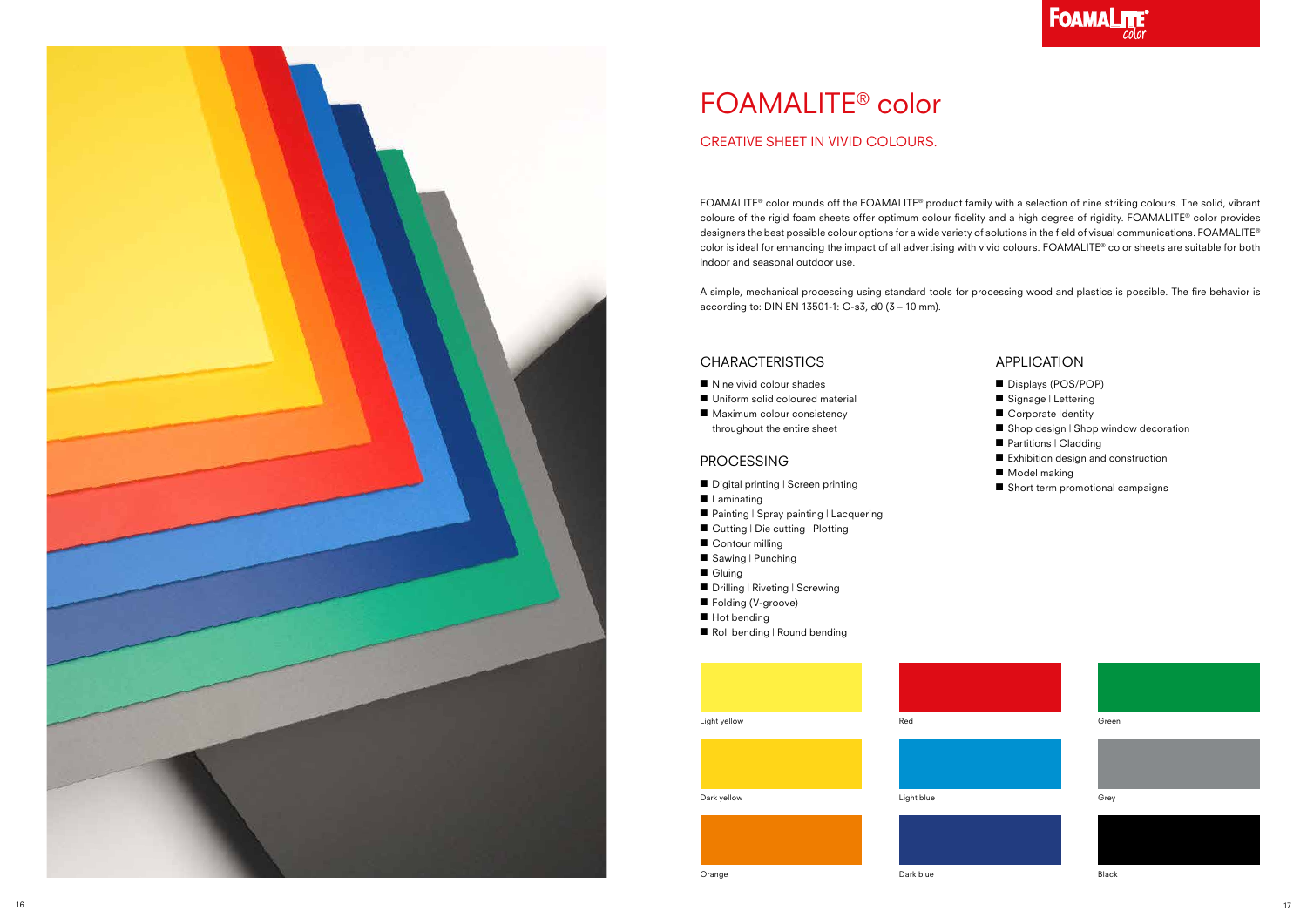

## FOAMALITE® plus

FOAMALITE® plus is a co-extruded expanded rigid PVC sheet, consisting of high quality white surface layers and a black recycled core. As a result the entire sheet has a particular high recycling ratio.

Co-extrusion of core and surface layers ensure FOAMALITE® plus is stronger and more rigid in comparison with common expanded rigid PVC sheets. The hard, smooth, bright white surfaces provide extra scratch resistance and rigidity.

FOAMALITE® plus is ideal for numerous interior and exterior signage and printing applications due to the higher density of the sheet and the flat outer surfaces. In addition, FOAMALITE® plus can also be used for decorative engravings (black graphics in a white area).

### THE EXPANDED RIGID PVC SHEET WITH A RECYCLED CORE.



White cover skins, black recycled core



### CHARACTERISTICS

- Flat, bright white surface
- Stronger and better rigidity in comparison with common expanded rigid PVC sheets
- Recycled core

### PROCESSING

- Digital printing | Screen printing
- Laminating
- Painting | Spray painting | Lacquering
- Cutting | Die cutting | Plotting
- Contour milling | Water jet cutting
- Sawing
- Gluing
- Drilling | Screwing
- Folding (V-groove) | Cold bending

- Displays (POS/POP)
- Signage | Lettering
- Corporate Identity
- Shop design | Shop window decoration
- Interior design | Furniture
- Partitions | Cladding
- Exhibition design and construction
- Model making
- Short term promotional campaigns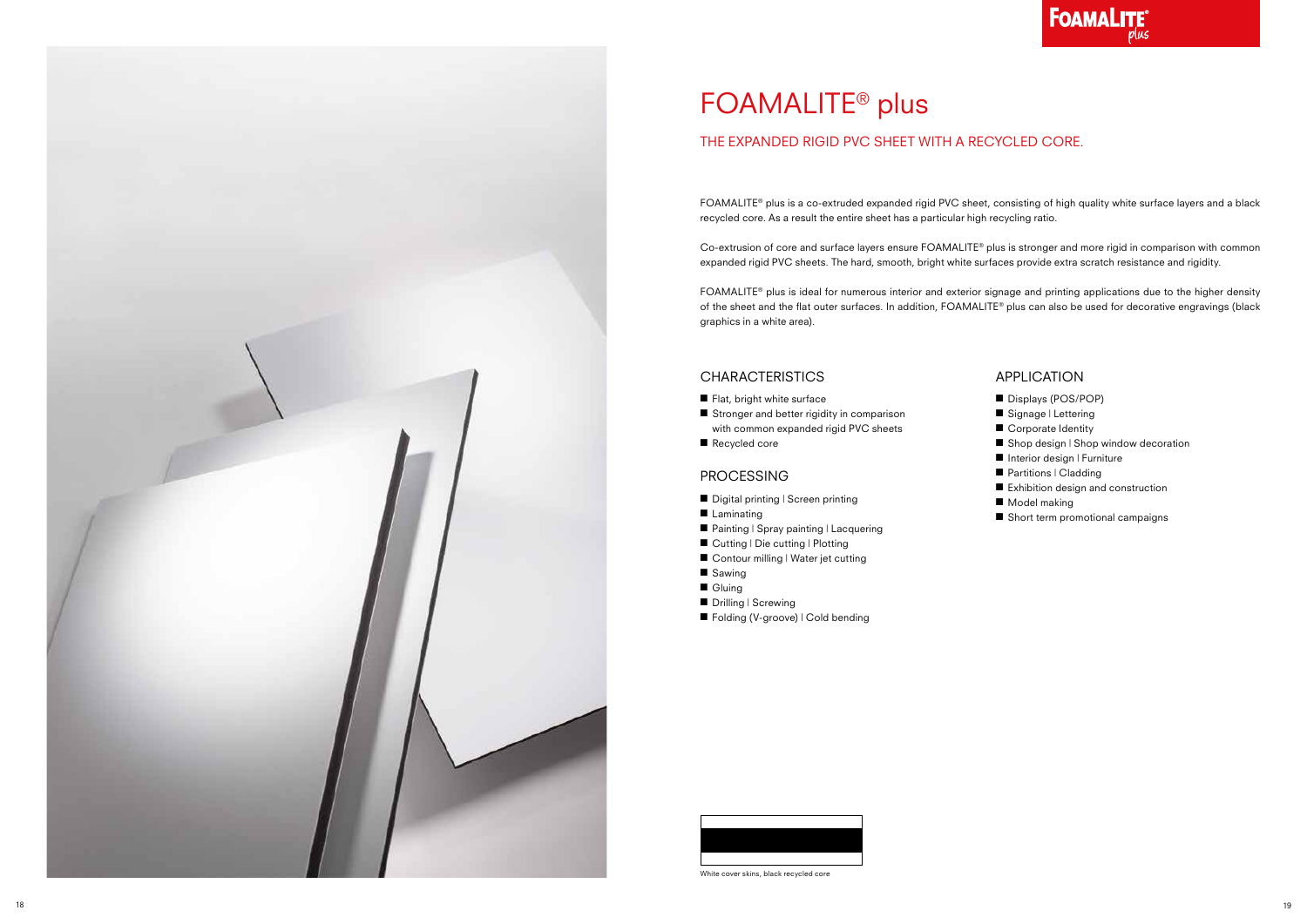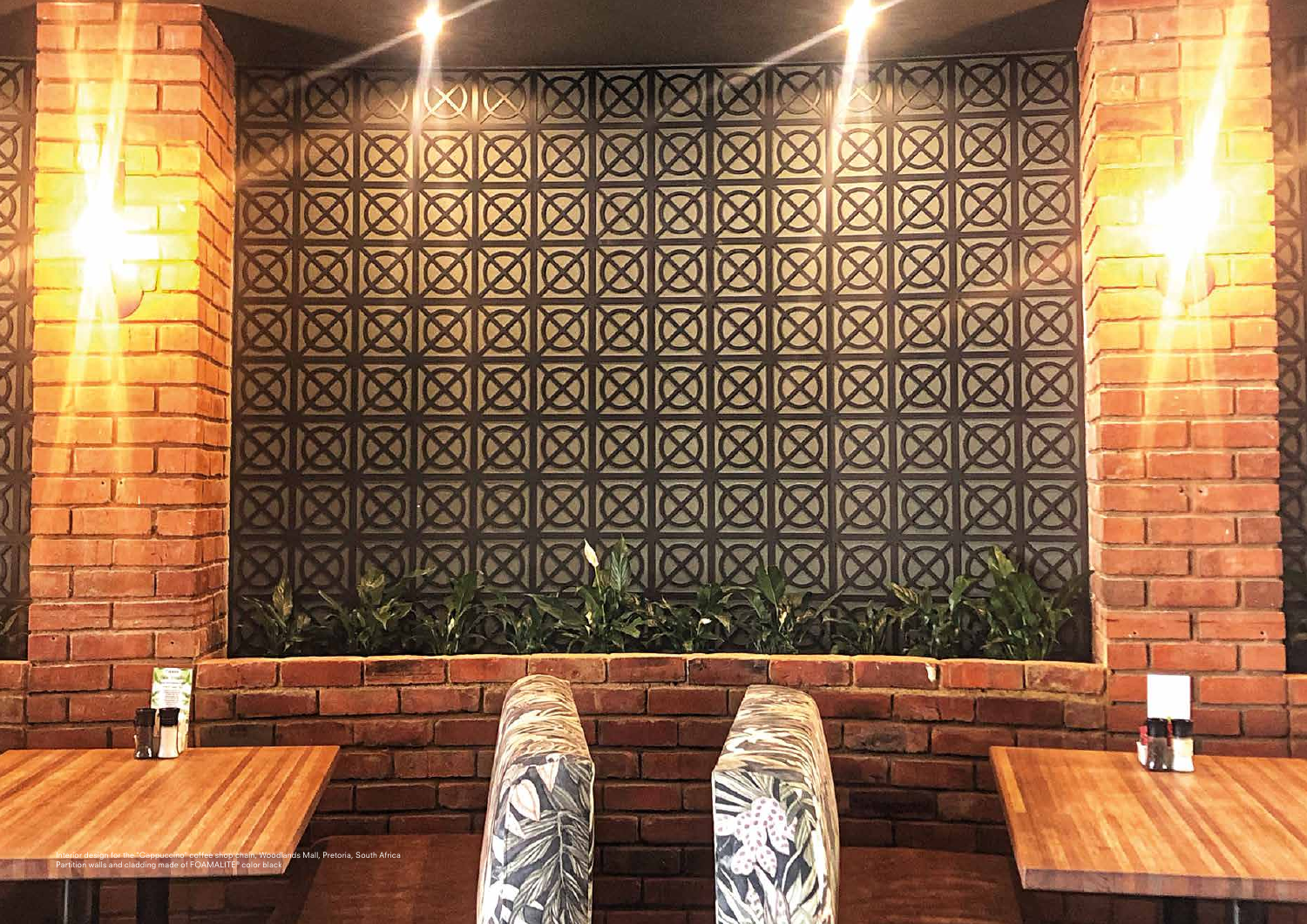# **GREEN AIR®**

Restaurant Chelsea Garden, UK | Wall cladding made of FOAMALITE® color black

# **RHS CHELSEA GARDEN PRODUCT<br>OF THE YEAR 2020**

 $\mathcal{F}_m$